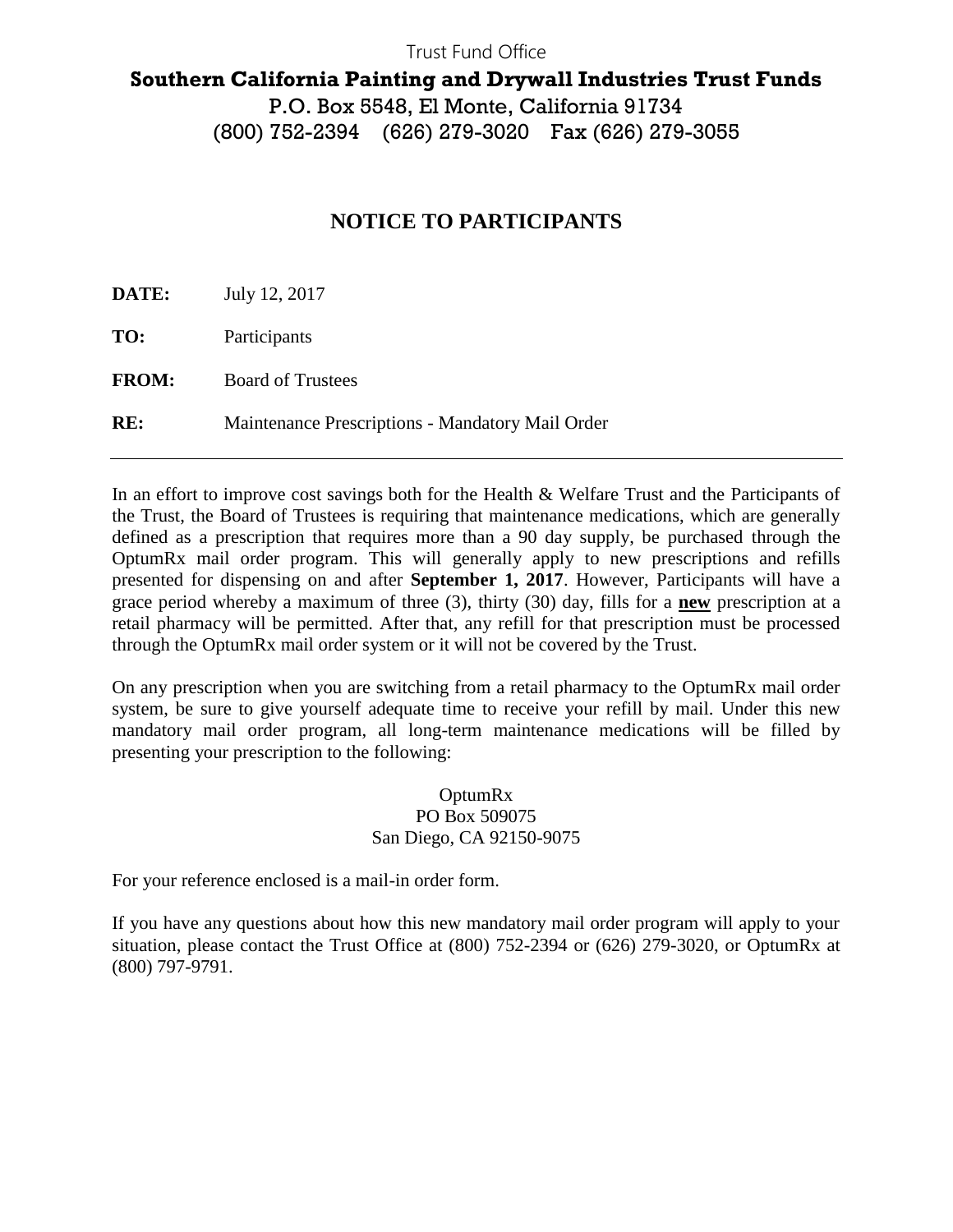

# Get started with medication home delivery.



Simple. Convenient. And it may save you money, too.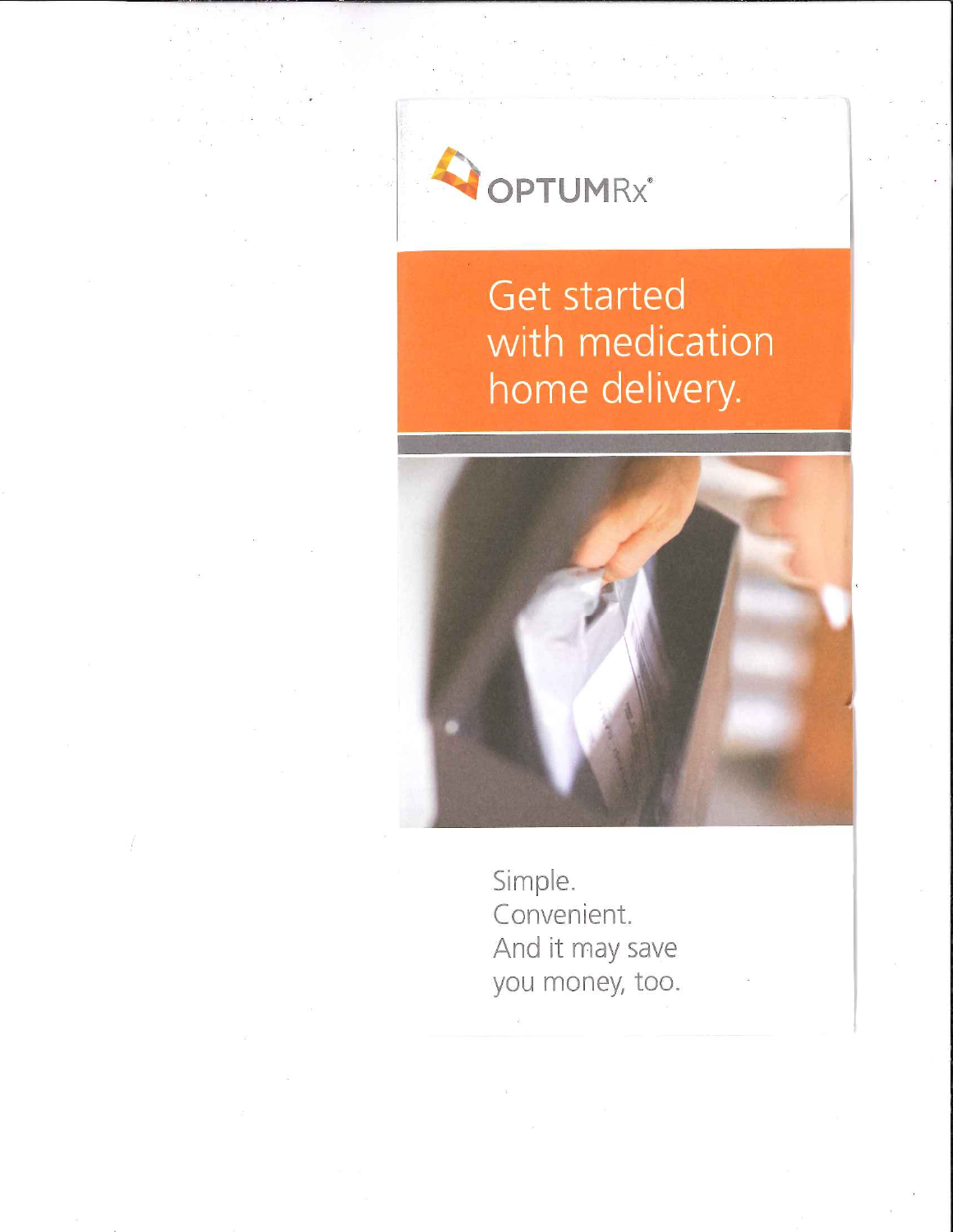# Filling your prescriptions with home delivery

## How it works.

Order a up to a three-month supply of your maintenance medication - ones you take regularly by mail, phone or online.

OptumRx<sup>®</sup> fills your order, mails it to you then lets you know when to expect your delivery.

Your medication arrives within 7 to 10 days of placing the order.

## The benefits of home delivery.

Save a trip to the pharmacy.



You may pay less for up to a 90-day supply of your maintenance medication.



No charge for standard shipping.



Phone, text<sup>1</sup> and email reminders help you remember every dose and every refill.

# Choose from four easy ways:

### Online.

Visit the website on the back of your member ID card and select Get started or use the OptumRx app.

### Phone.

Call the toll-free number on the back of your member ID card.

#### Mail.

Complete the attached order form and mail it to OptumRx P.O. Box 509075 San Diego, CA 92150.

#### ePrescribe.

Ask your doctor to send an electronic prescription to OptumRx.

## **Manage your medication** home delivery on the go.

Order and track your prescriptions online or with our app.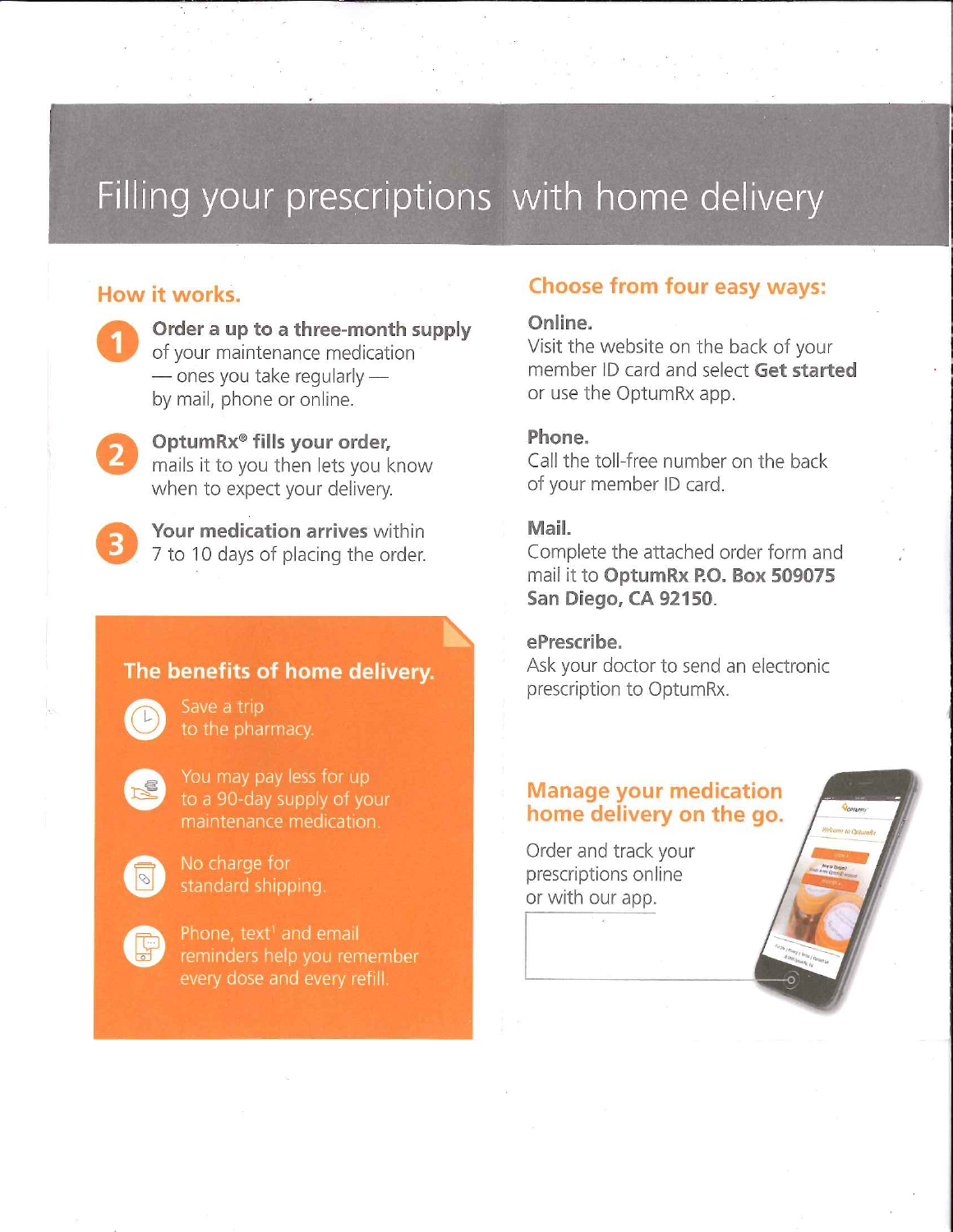

L

## **NEW PRESCRIPTION MAIL-IN ORDER FORM**

| Member and physician information - please use black or blue ink.<br>1<br>One form per member. |           |                  |                |     |                 |              |  |  |
|-----------------------------------------------------------------------------------------------|-----------|------------------|----------------|-----|-----------------|--------------|--|--|
| Member ID Number                                                                              |           |                  |                |     |                 |              |  |  |
|                                                                                               |           |                  |                |     |                 |              |  |  |
| (Additional coverage, if applicable) Secondary Member ID Number                               |           |                  |                |     |                 |              |  |  |
|                                                                                               |           |                  |                |     |                 |              |  |  |
| $W$ $R$<br>Last Name                                                                          |           |                  | First Name     |     |                 | MI           |  |  |
|                                                                                               |           |                  |                |     |                 |              |  |  |
| Delivery Address                                                                              |           |                  |                |     |                 | Apt. #       |  |  |
|                                                                                               |           |                  |                |     |                 |              |  |  |
| City                                                                                          |           |                  | State          | ZIP |                 |              |  |  |
|                                                                                               |           |                  |                |     |                 |              |  |  |
| Phone Number with Area Code                                                                   |           |                  |                |     |                 |              |  |  |
|                                                                                               |           |                  |                |     |                 |              |  |  |
| Date of Birth (mm/dd/yyyy)<br>Gender                                                          |           |                  | Email          |     |                 |              |  |  |
|                                                                                               |           | OM OF            |                |     |                 |              |  |  |
| Physician Name                                                                                |           |                  |                |     |                 |              |  |  |
|                                                                                               |           |                  |                |     |                 |              |  |  |
| Physician Phone Number with Area Code                                                         |           |                  |                |     |                 |              |  |  |
|                                                                                               |           |                  |                |     |                 |              |  |  |
| <b>Health history</b>                                                                         |           |                  |                |     |                 |              |  |  |
| <b>Medication Allergies:</b>                                                                  | O Aspirin |                  | O Erythromycin |     |                 | O Quinolones |  |  |
| O None known                                                                                  |           | O Cephalosporins | O NSAIDs       |     | $O$ Sulfa       |              |  |  |
| O Amoxil/Ampicillin<br>O Others:                                                              | O Codeine |                  | O Penicillin   |     | O Tetracyclines |              |  |  |

**NRX004.1**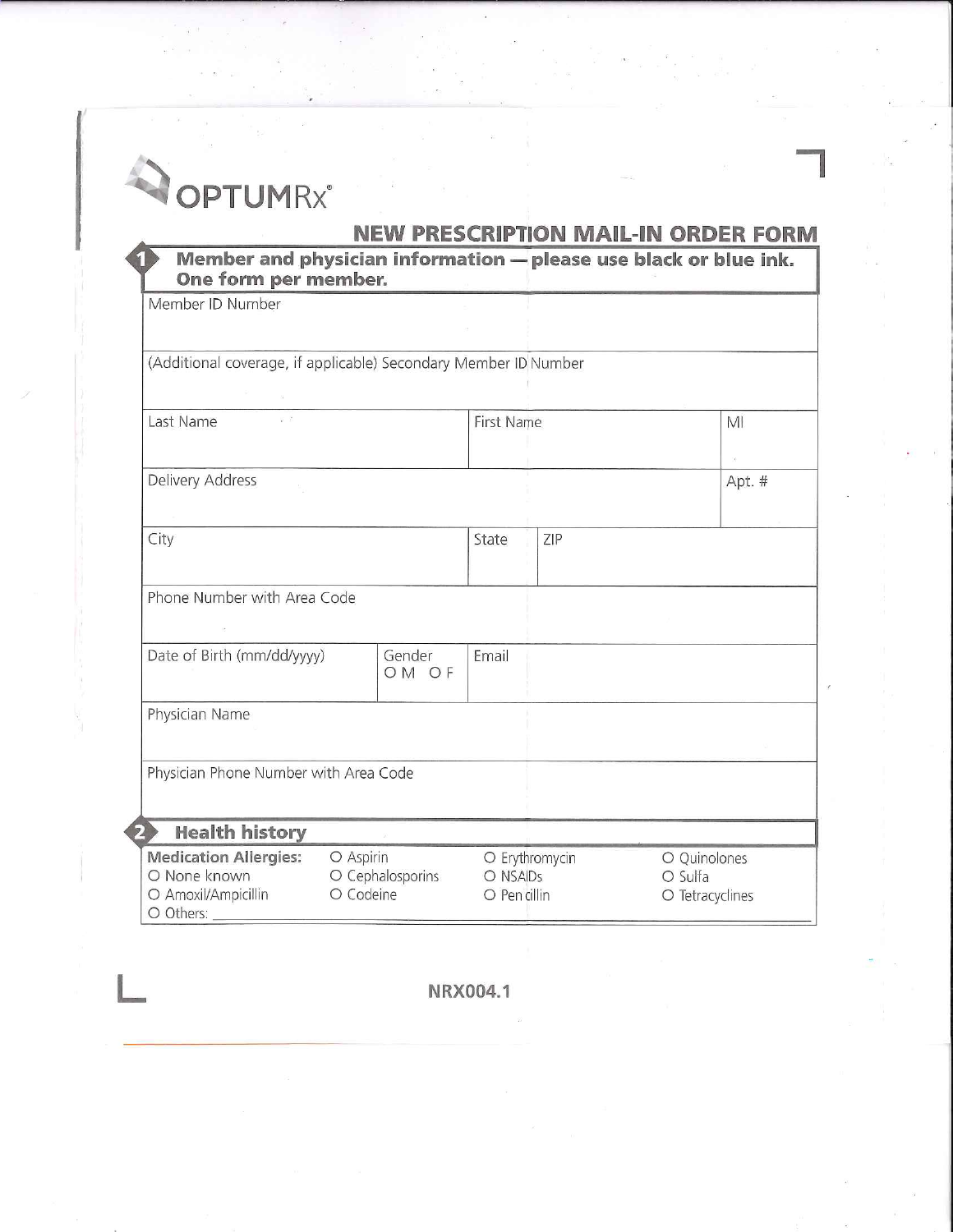| <b>Health Conditions:</b><br>O None known<br>O Arthritis<br>O Others: | O Asthma<br>O Cancer<br>O Diabetes                                                                                 | O Glaucoma<br>O Heart condition<br>O High blood pressure                                                                                                                                                                                                                                                                                                                                                                                                                                      | O High cholesterol<br>O Osteoporosis<br>O Thyroid Disease |
|-----------------------------------------------------------------------|--------------------------------------------------------------------------------------------------------------------|-----------------------------------------------------------------------------------------------------------------------------------------------------------------------------------------------------------------------------------------------------------------------------------------------------------------------------------------------------------------------------------------------------------------------------------------------------------------------------------------------|-----------------------------------------------------------|
|                                                                       | Over-the-counter/herbal medications taken regularly:                                                               |                                                                                                                                                                                                                                                                                                                                                                                                                                                                                               |                                                           |
| 31                                                                    |                                                                                                                    | Payment and shipping information - do not send cash                                                                                                                                                                                                                                                                                                                                                                                                                                           |                                                           |
|                                                                       | in delivering your medications.                                                                                    | Standard delivery is included at no charge. New prescriptions should arrive within about<br>10 business days from the date the completed order is received. Completed refill orders should<br>arrive within about 7 business days. OptumRx will contact you if there will be an extended delay<br>You may log on to <b>optumrx.com</b> to see if drug pricing information is available before enclosing<br>payment. Once shipped, medications may not be returned for a refund or adjustment. |                                                           |
|                                                                       | $\bigcirc$ Charge to my credit card on file.<br>$\bigcirc$ Charge to my NEW credit card.<br>New Credit Card Number | $\circ$ Ship overnight. Add \$12.50 to order amount (subject to change).<br>$\circ$ Check enclosed. All checks must be signed and made payable to: OptumRx.                                                                                                                                                                                                                                                                                                                                   |                                                           |
|                                                                       |                                                                                                                    |                                                                                                                                                                                                                                                                                                                                                                                                                                                                                               |                                                           |
|                                                                       | Expiration Date (Month/Year)                                                                                       | Visa, MasterCard, AMEX<br>and Discover are accepted.                                                                                                                                                                                                                                                                                                                                                                                                                                          |                                                           |
| Signature:                                                            |                                                                                                                    |                                                                                                                                                                                                                                                                                                                                                                                                                                                                                               | Date:                                                     |
|                                                                       |                                                                                                                    | For new prescription orders and maintenance refills, this credit card will be billed for copay/<br>coinsurance and other such expenses related to prescription orders. By supplying my credit card<br>number, I authorize OptumRx to maintain my credit card on file as payment method for<br>any future charges. To modify payment selection, contact customer service at any time.                                                                                                          |                                                           |
| $\overline{4}$                                                        |                                                                                                                    | Mail this completed order form with your new prescription(s)<br>to OptumRx, P.O. Box 509075, San Diego, CA 92150.<br>DO NOT STAPLE OR TAPE PRESCRIPTIONS TO THE ORDER FORM.                                                                                                                                                                                                                                                                                                                   |                                                           |
|                                                                       |                                                                                                                    |                                                                                                                                                                                                                                                                                                                                                                                                                                                                                               |                                                           |
|                                                                       | ORX5634M_140915                                                                                                    | <b>NRX004.2</b>                                                                                                                                                                                                                                                                                                                                                                                                                                                                               |                                                           |

 $\label{eq:3.1} \begin{array}{c} \mathcal{C}^{\mu\nu} \\ \mathcal{C}^{\mu\nu} \end{array}$ 

 $\begin{aligned} \mathbb{S}^{02} \\ &\times \mathbb{R} \end{aligned}$ 

 $\begin{array}{c} \frac{1}{2} & \frac{1}{2} \\ \frac{1}{2} & \frac{1}{2} \end{array}$ 

 $\ddot{\cdot}$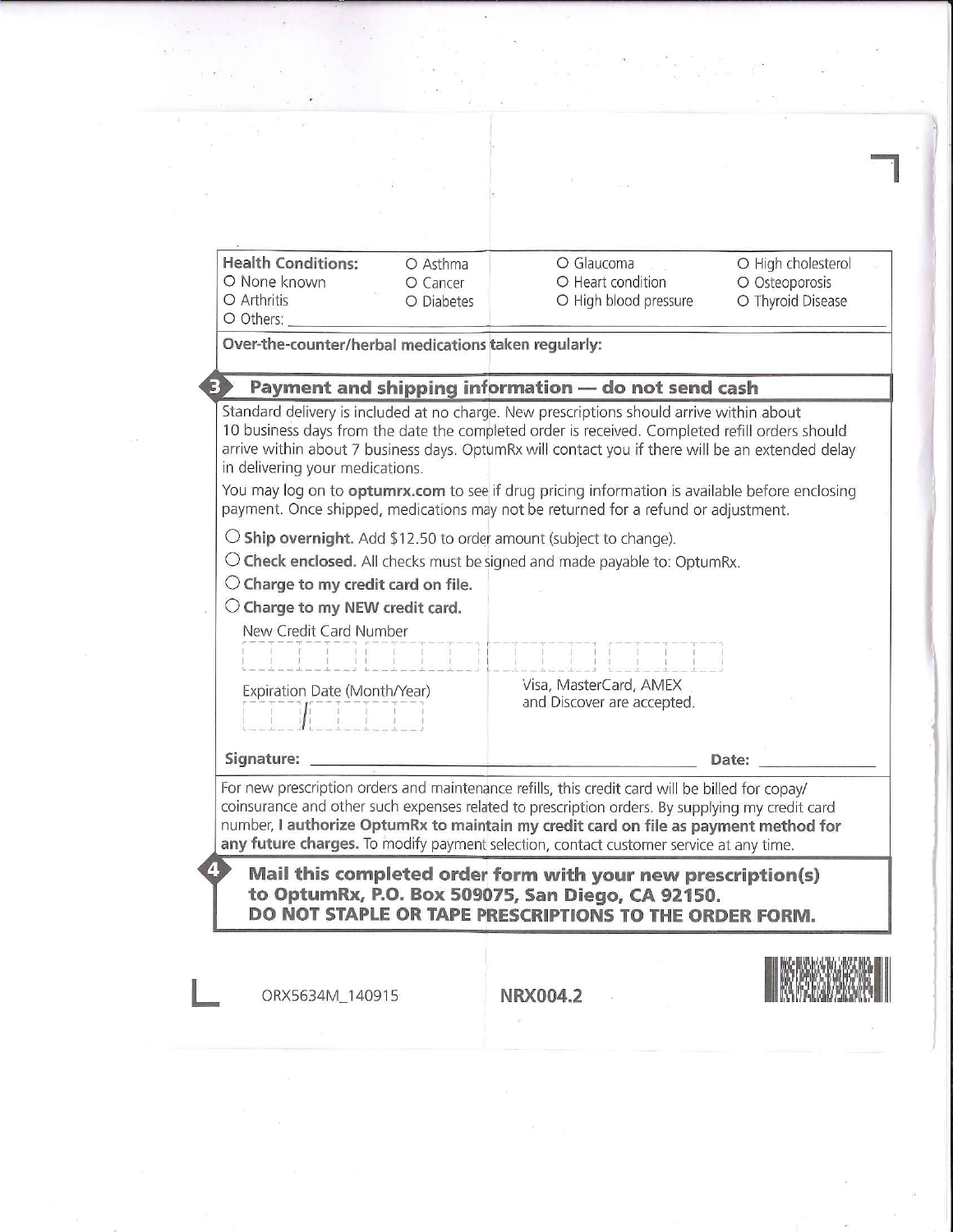|                                                                                       |                                                     | RETURN ADDRESS         |            |
|---------------------------------------------------------------------------------------|-----------------------------------------------------|------------------------|------------|
|                                                                                       | OPTUMRX<br>PO BOX 509075<br>SAN DIEGO CA 92150-9075 |                        | зу<br>١g   |
| إنسراسالورور والانتشار الاستينا المالكان المالكة والتحالية<br>$\boldsymbol{z}$<br>ìú. | Ÿ.                                                  | STAMP<br>PLACE<br>HERE | <b>KAN</b> |

 $\begin{array}{ccccc}\n\mathcal{B} & & & & \\
\mathcal{B} & & & & \\
\mathcal{B} & & & & \\
\end{array}$